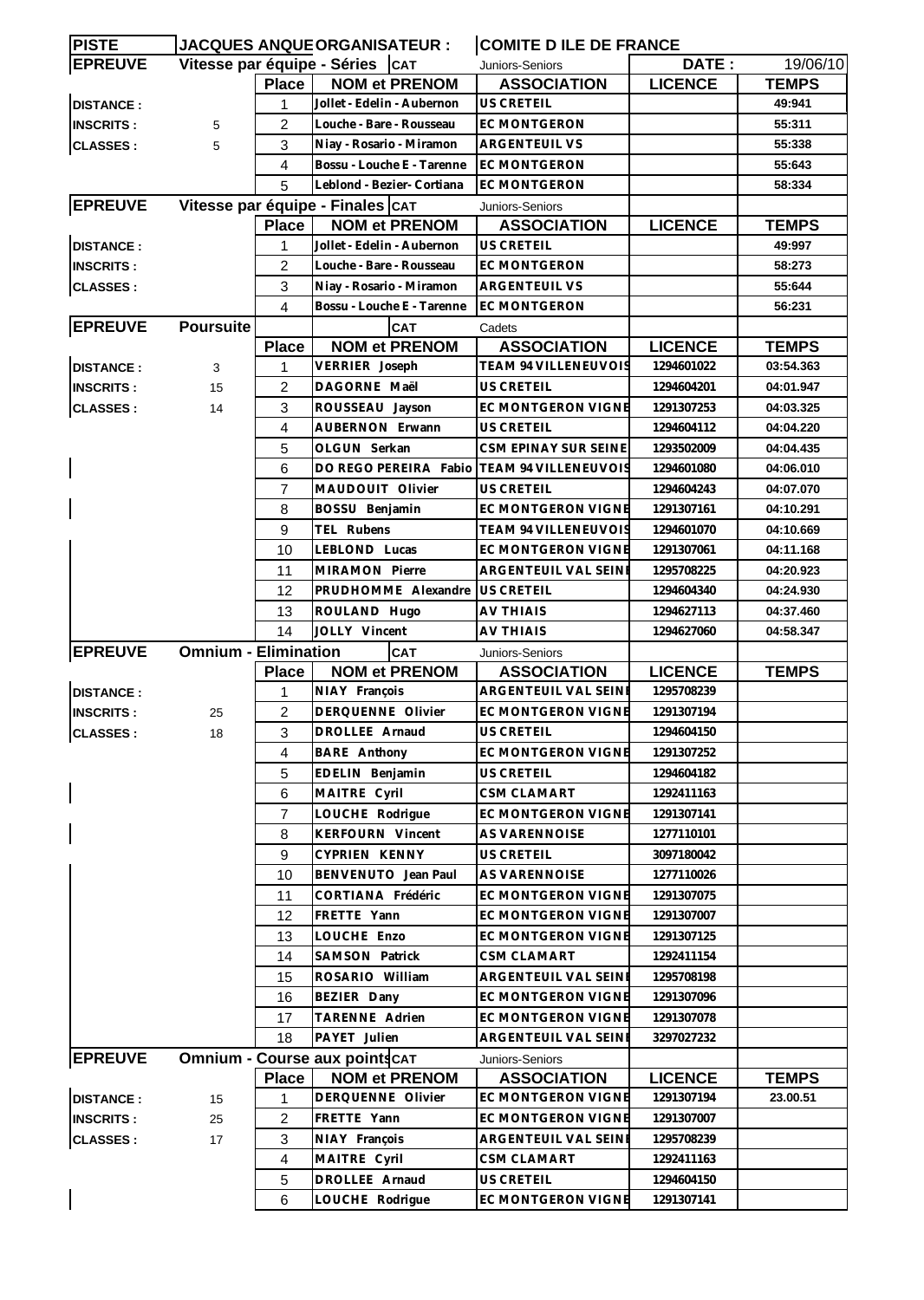|                  |                                 | $\overline{7}$ | EDELIN Benjamin               | <b>US CRETEIL</b>         | 1294604182     |              |
|------------------|---------------------------------|----------------|-------------------------------|---------------------------|----------------|--------------|
|                  |                                 | 8              | <b>KERFOURN Vincent</b>       | <b>AS VARENNOISE</b>      | 1277110101     |              |
|                  |                                 | 9              | CYPRIEN KENNY                 | <b>US CRETEIL</b>         | 3097180042     |              |
|                  |                                 | 10             | ROSARIO William               | ARGENTEUIL VAL SEINI      | 1295708198     |              |
|                  |                                 | 11             | <b>BARE</b> Anthony           | EC MONTGERON VIGNE        | 1291307252     |              |
|                  |                                 | 12             | SAMSON Patrick                | CSM CLAMART               | 1292411154     |              |
|                  |                                 | 13             | CORTIANA Frédéric             | <b>EC MONTGERON VIGNE</b> | 1291307075     |              |
|                  |                                 | 14             | TARENNE Adrien                | EC MONTGERON VIGNE        | 1291307078     |              |
|                  |                                 | 15             | BENVENUTO Jean Paul           | <b>AS VARENNOISE</b>      | 1277110026     |              |
|                  |                                 | 16             | LOUCHE Enzo                   | <b>EC MONTGERON VIGNE</b> | 1291307125     |              |
|                  |                                 | 17             | BEZIER Dany                   | <b>EC MONTGERON VIGNE</b> | 1291307096     |              |
| <b>EPREUVE</b>   |                                 |                | Omnium - Général intermédicAT | Juniors-Seniors           |                |              |
|                  |                                 | <b>Place</b>   | <b>NOM et PRENOM</b>          | <b>ASSOCIATION</b>        | <b>LICENCE</b> | <b>TEMPS</b> |
| <b>DISTANCE:</b> |                                 | 1              | DERQUENNE Olivier             | EC MONTGERON VIGNE        | 1291307194     |              |
|                  |                                 | $\overline{2}$ | NIAY François                 | ARGENTEUIL VAL SEINE      | 1295708239     |              |
| <b>INSCRITS:</b> |                                 |                | DROLLEE Arnaud                | <b>US CRETEIL</b>         |                |              |
| <b>CLASSES:</b>  | 17                              | 3              |                               |                           | 1294604150     |              |
|                  |                                 | 4              | MAITRE Cyril                  | CSM CLAMART               | 1292411163     |              |
|                  |                                 | 5              | EDELIN Benjamin               | US CRETEIL                | 1294604182     |              |
|                  |                                 | 6              | LOUCHE Rodrigue               | <b>EC MONTGERON VIGNE</b> | 1291307141     |              |
|                  |                                 | 7              | FRETTE Yann                   | <b>EC MONTGERON VIGNE</b> | 1291307007     |              |
|                  |                                 | 8              | <b>BARE</b> Anthony           | <b>EC MONTGERON VIGNE</b> | 1291307252     |              |
|                  |                                 | 9              | <b>KERFOURN Vincent</b>       | <b>AS VARENNOISE</b>      | 1277110101     |              |
|                  |                                 | 10             | CYPRIEN KENNY                 | <b>US CRETEIL</b>         | 3097180042     |              |
|                  |                                 | 11             | CORTIANA Frédéric             | EC MONTGERON VIGNE        | 1291307075     |              |
|                  |                                 | 12             | ROSARIO William               | ARGENTEUIL VAL SEINE      | 1295708198     |              |
|                  |                                 | 13             | BENVENUTO Jean Paul           | <b>AS VARENNOISE</b>      | 1277110026     |              |
|                  |                                 | 14             | SAMSON Patrick                | CSM CLAMART               | 1292411154     |              |
|                  |                                 | 15             | LOUCHE Enzo                   | EC MONTGERON VIGNE        | 1291307125     |              |
|                  |                                 | 16             | BEZIER Dany                   | EC MONTGERON VIGNE        | 1291307096     |              |
|                  |                                 | 17             | TARENNE Adrien                | EC MONTGERON VIGNE        | 1291307078     |              |
| <b>EPREUVE</b>   | <b>Omnium - Kilomètre lancé</b> |                | <b>CAT</b>                    | Juniors-Seniors           |                |              |
|                  |                                 | <b>Place</b>   | <b>NOM et PRENOM</b>          | <b>ASSOCIATION</b>        | <b>LICENCE</b> | <b>TEMPS</b> |
| <b>DISTANCE:</b> | $\mathbf{1}$                    | 1              | KERFOURN Vincent              | AS VARENNOISE             | 1277110101     | 01:08.142    |
| <b>INSCRITS:</b> |                                 | $\overline{2}$ | DERQUENNE Olivier             | <b>EC MONTGERON VIGNE</b> | 1291307194     | 01:08.855    |
| <b>CLASSES:</b>  | 12                              | 3              | DROLLEE Arnaud                | US CRETEIL                | 1294604150     | 01:09.065    |
|                  |                                 | 4              | CYPRIEN KENNY                 | US CRETEIL                | 3097180042     | 01:10.114    |
|                  |                                 | 5              | EDELIN Benjamin               | US CRETEIL                | 1294604182     | 01:10.664    |
|                  |                                 | 6              | MAITRE Cyril                  | CSM CLAMART               | 1292411163     | 01:11.164    |
|                  |                                 | $\overline{7}$ | NIAY François                 | ARGENTEUIL VAL SEINE      | 1295708239     | 01:13.146    |
|                  |                                 | 8              | FRETTE Yann                   | <b>EC MONTGERON VIGNE</b> | 1291307007     | 01:13.712    |
|                  |                                 | 9              | LOUCHE Rodrigue               | EC MONTGERON VIGNE        | 1291307141     | 01:14.293    |
|                  |                                 | 10             | <b>BARE</b> Anthony           | EC MONTGERON VIGNE        | 1291307252     | 01:16.328    |
|                  |                                 | 11             | CORTIANA Frédéric             | EC MONTGERON VIGNE        | 1291307075     | 01:19.186    |
|                  |                                 | 12             | ROSARIO William               | ARGENTEUIL VAL SEINI      | 1295708198     | 01:21.988    |
| <b>EPREUVE</b>   |                                 |                | Omnium - Général intermédicAT | Juniors-Seniors           |                |              |
|                  |                                 | <b>Place</b>   | <b>NOM et PRENOM</b>          | <b>ASSOCIATION</b>        | <b>LICENCE</b> | <b>TEMPS</b> |
| <b>DISTANCE:</b> |                                 | 1              | DERQUENNE Olivier             | EC MONTGERON VIGNE        | 1291307194     |              |
| <b>INSCRITS:</b> |                                 | $\overline{c}$ | DROLLEE Arnaud                | US CRETEIL                | 1294604150     |              |
| <b>CLASSES:</b>  | 12                              | 3              | NIAY François                 | ARGENTEUIL VAL SEINE      | 1295708239     |              |
|                  |                                 | 4              | KERFOURN Vincent              | AS VARENNOISE             | 1277110101     |              |
|                  |                                 | 5              | EDELIN Benjamin               | US CRETEIL                | 1294604182     |              |
|                  |                                 | 6              | MAITRE Cyril                  | CSM CLAMART               | 1292411163     |              |
|                  |                                 | $\overline{7}$ | CYPRIEN KENNY                 | US CRETEIL                | 3097180042     |              |
|                  |                                 | 8              | FRETTE Yann                   | EC MONTGERON VIGNE        | 1291307007     |              |
|                  |                                 | 9              | TARENNE Adrien                | EC MONTGERON VIGNE        | 1291307078     |              |
|                  |                                 |                |                               |                           |                |              |
|                  |                                 | 10             | <b>BARE</b> Anthony           | EC MONTGERON VIGNE        | 1291307252     |              |
|                  |                                 | 11             | CORTIANA Frédéric             | EC MONTGERON VIGNE        | 1291307075     |              |
|                  |                                 | 12             | ROSARIO William               | ARGENTEUIL VAL SEINE      | 1295708198     |              |